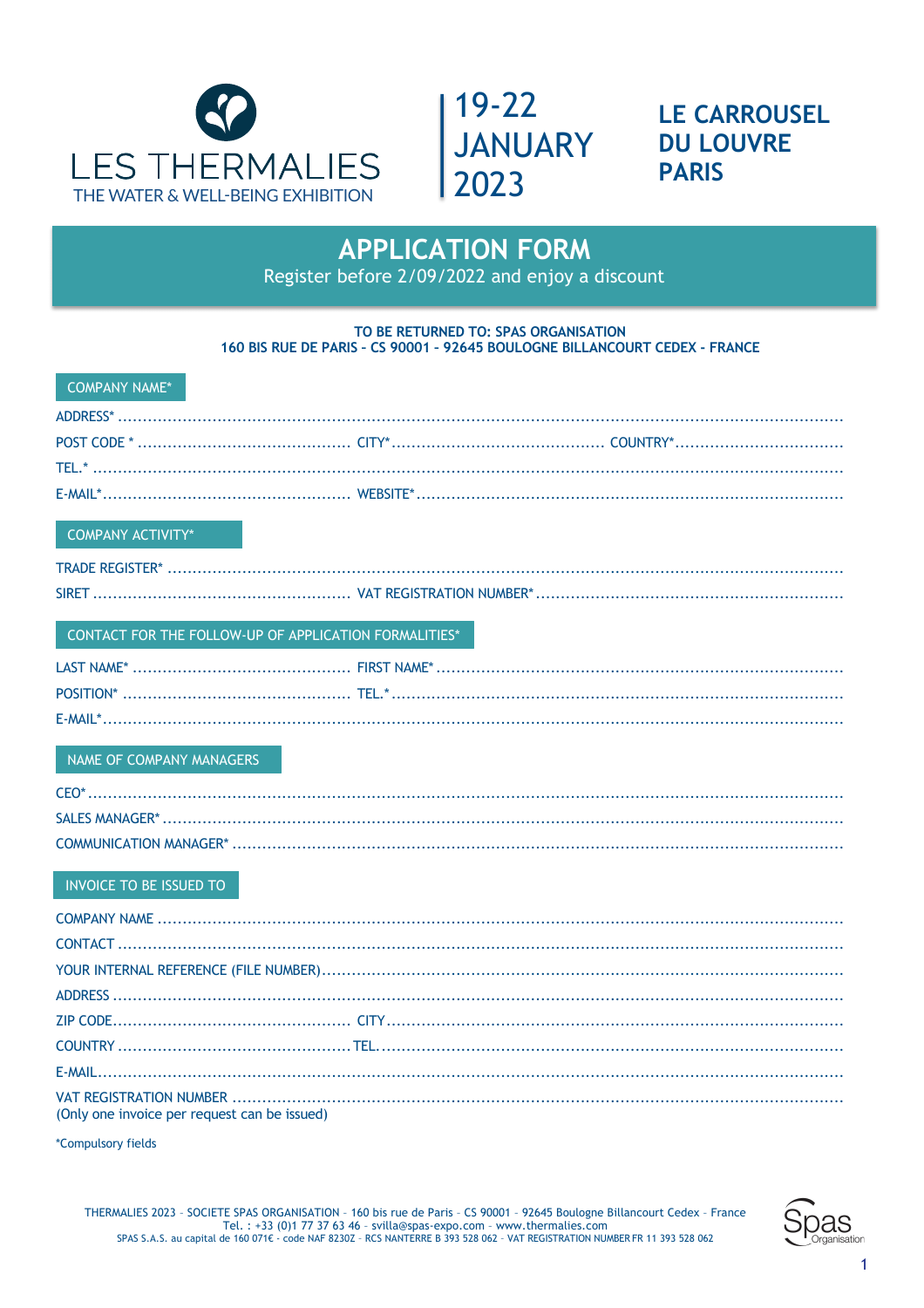## **TO BE COMPLETED**

### COMPANY SIGN AND FREE REGISTRATION IN THE VISITOR'S GUIDE TO THERMALIES 2023

| Each reserved stand, except bare stands, includes a two-sided company with a maximum of 16 letters. If the number of required<br>letters exceeds 16; their size and therefore legibility are reduced. |  |  |  |  |  |  |  |  |  |  |  |  |  |
|-------------------------------------------------------------------------------------------------------------------------------------------------------------------------------------------------------|--|--|--|--|--|--|--|--|--|--|--|--|--|
| <b>STAND SIGN:</b>                                                                                                                                                                                    |  |  |  |  |  |  |  |  |  |  |  |  |  |
|                                                                                                                                                                                                       |  |  |  |  |  |  |  |  |  |  |  |  |  |
|                                                                                                                                                                                                       |  |  |  |  |  |  |  |  |  |  |  |  |  |
|                                                                                                                                                                                                       |  |  |  |  |  |  |  |  |  |  |  |  |  |
|                                                                                                                                                                                                       |  |  |  |  |  |  |  |  |  |  |  |  |  |

THEMED PAVILIONS AND NEW SECTORS

I have read and understood the general terms and conditions of the Show and wish to reserve a stand, in the following exhibition area:

- **Q** FRENCH THALASSOTHERAPY
- **Q FRENCH THERMAL SPRINGS**
- **Q FOREIGN DESTINATIONS**
- **Q** LUXUARY SPA
- **Q** BALNEOTHERAPY DESIGN
- **Q** HEALTH SERVICES
- **Q ANTI AGING TREATMENT**
- **Q** EUROPEAN AREA
- **Q** NEW EXHIBITORS

**Exhibitors from the previous edition of the show have first refusal** on stand location up **for one month following the opening of exhibitor registrations,** after which date stands will be allocated by chronological order of receipt of applications forms, and subject to approval by the advisory committee.

### VISITOR TRAIL

### **BE INCLUDED IN A THERMALIES VISITOR TRAIL**

Tick the trail on which you would like to appear:

- q FRENCH THERMAL SPRINGS (tick the boxes corresponding to the types of pathology) :
	- $\Box$  Conditions of the buccal-lingual mucous membranes
	- D Digestive and Metabolic Diseases
	- **Q** Psychosomatic Conditions
	- **Q** Urinary and metabolic diseases
	- **Q** Dermatology
	- **Q** Gynecology
	- **Q** Cardio-arterial diseases
	- $\Box$  Mini wellness cures
- **Q** THALASSOTHERAPY
- **Q** SPA
- **Q** NEW EXHIBITORS
- **Q** Mini Post-Cancer Cures
- **Q** Mini health cures
- **Q** Neurology
- **Q** Phlebology
- **Q** Rheumatology
- □ Child Developmental Disorders
- $\Box$  Respiratory tract
- q Other, specify : ....................................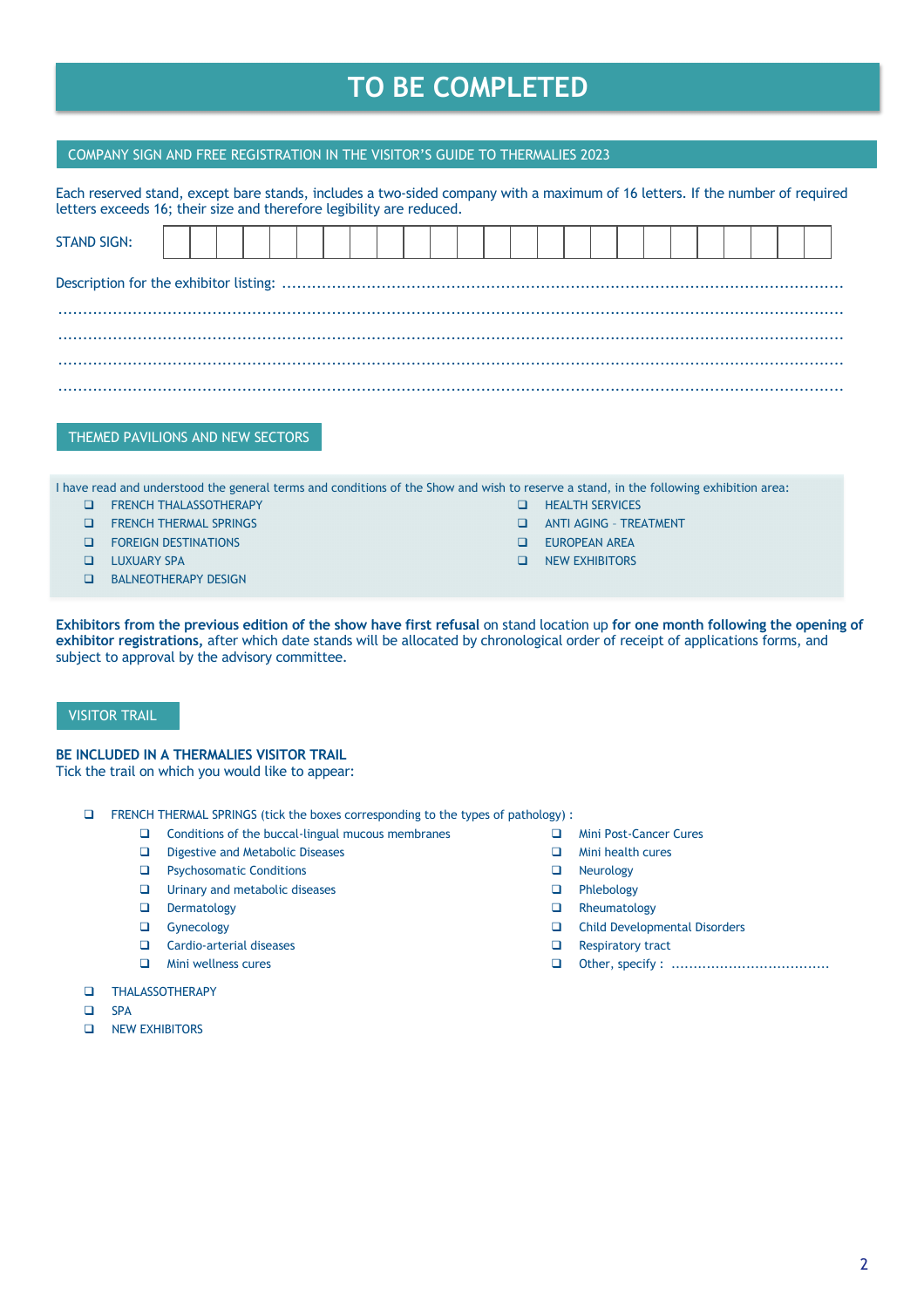# **STAND**

|              |                                                                                                                                                                                                                                                                                                                                                             | <b>Registration before</b><br>2/09/2022                                                  | <b>Registration after</b><br>2/09/2022                                                           | TOTAL $\epsilon$<br>excl. VAT                |
|--------------|-------------------------------------------------------------------------------------------------------------------------------------------------------------------------------------------------------------------------------------------------------------------------------------------------------------------------------------------------------------|------------------------------------------------------------------------------------------|--------------------------------------------------------------------------------------------------|----------------------------------------------|
| 1.           | <b>BARE STAND:</b> Minimum 18 sq.m. Built by your stand designer.<br>Includes: floor markings only<br>Not included: electricity to be ordered from technical manual on<br>www.thermalies.com<br>The stand plan must comply with instructions set out in the technical<br>manual and be submitted to the exhibition's technical department<br>for approval.  | sq.m<br>x € 520 excl. VAT/sq.m<br>$=\epsilon$ excl. VAT                                  | sq.m<br>x € 535 excl. VAT/sq.m<br>$=\epsilon$ excl. VAT                                          | $\epsilon$ ………<br>excl. VAT                  |
| 2.           | PRE-EQUIPPED STAND: Minimum 9 sq.m.<br>Includes: melamine partitions, carpeting, company sign, lighting,<br>electrical connection 1 kw.<br>Not included: furniture, storage cupboard, cleaning to be ordered<br>from technical manual on www.thermalies.com, option of fabric-<br>covered solid wooden partitions.                                          | sq.m<br>$x \in 624$ excl. VAT/sq.m<br>=€ excl. VAT                                       | sq.m<br>x € 643 excl. VAT/sq.m<br>=€  excl. VAT                                                  | $\epsilon$<br>excl. VAT                      |
| 3.           | <b>FULLY FITTED STAND:</b> From 9 sq.m.<br>Includes: melamine partitions, carpeting, compagny sign, storage<br>cupboard, lighting, electrical connection 1 kw, flowers, cleaning,<br>furniture credit of €30 excl. VAT/sq.m to be ordered from technical<br>manual on www.thermalies.com<br>Not included: option of fabric-covered solid wooden partitions. | sq.m<br>x € 761 excl. VAT/sq.m<br>=€ excl. VAT                                           | sq.m<br>x € 785 excl. VAT/sq.m<br>$=\epsilon$ excl. VAT                                          | $\epsilon$<br>excl. VAT                      |
| 4.           | LUXUARY SPA STAND: 9 sq.m or 18 sq.m unit<br>Includes: relaxed, cosy fittings, fabric-covered solid woden<br>partitions, carpeting, company sign, lighting, electrical connection 1<br>kw, flowers, cleaning, furniture credit €30 excl. VAT / sq.m to be<br>ordered from technical manual on www.thermalies.com<br>Not included: storage cupboard          | $\ldots \ldots \ldots \ldots \ldots$ unit(s)<br>x € 6 817 excl. VAT/sq.m<br>=€ excl. VAT | $\ldots \ldots \ldots \ldots \ldots \ldots$ unit(s)<br>x € 7 028 excl. VAT/sq.m<br>=€  excl. VAT | $\epsilon$ ………<br>excl. VAT                  |
| 5.           | <b>STAND ANTI-AGING -TREATMENT: Minimum 9 sq.m.</b><br>Includes: melamine partitions, carpeting, company sign, lighting, 1<br>reception counter and two stools.<br>Not included: storage cupboard, electrical connection to be ordered<br>from technical manual on www.thermalies.com                                                                       | sq.m<br>x € 395 excl. VAT/sq.m<br>=€ excl.VAT                                            | x € 407 excl. VAT/sq.m<br>=€ excl.VAT                                                            | $\epsilon$<br>excl. VAT                      |
| 6.           | <b>STAND FIRST EXHIBITION</b> (exclusively for hotels, spas, tourist<br>information centres) / HEALTH SERVICES - Minimum 9 sq.m.<br>Includes: melamine partitions, carpeting, company sign, lighting.<br>Non compris : storage cupboard, furniture, electrical connection to<br>be ordered from technical manual on www.thermalies.com                      | sq.m<br>x € 291 excl. VAT/sq.m                                                           | sq.m<br>x € 300 excl. VAT/sq.m<br>=€ excl.VAT                                                    | $\epsilon$<br>excl. VAT                      |
|              | <b>CORNER SUPPLEMENT</b>                                                                                                                                                                                                                                                                                                                                    | $x \in 673$ excl. VAT                                                                    | $\ldots \ldots \ldots \ldots \ldots$ corner(s)<br>$x \in 694$ excl. VAT                          | $\epsilon$<br>excl. VAT                      |
| <b>WALLS</b> | OPTION FABRICS-COVERED SOLID WOODEN PARTITION<br>(Only for pre-equipped and fully fitted stands)                                                                                                                                                                                                                                                            | sq.m<br>$x \in 90$ excl. VAT/sq.m<br>$=\epsilon$ excl.VAT                                | sq.m<br>x € 90 excl. VAT/sq.m<br>$=\epsilon$ excl.VAT                                            | $\epsilon$ ………<br>excl. VAT                  |
|              | <b>OPTION PERSONAL STORAGE CUPBOARD</b><br>(1 sq.m on your own stand)                                                                                                                                                                                                                                                                                       | sq.m<br>x 290 € excl. VAT/sq.m<br>$=\epsilon$ excl.VAT                                   | sq.m<br>x 300 € excl. VAT/sq.m<br>$=\epsilon$ excl.VAT                                           | $\epsilon$ ………<br>excl. VAT                  |
|              |                                                                                                                                                                                                                                                                                                                                                             |                                                                                          | <b>SUB-TOTAL STAND</b>                                                                           | $\epsilon_{\cdots\cdots\cdots}$<br>excl. VAT |
|              | Exhibitor 2023 reduction for a stand at least 3 sq.m larger than the<br>2022 stand.                                                                                                                                                                                                                                                                         | sq.m<br>x 30 € excl. VAT/sq.m<br>$=\epsilon$ excl.VAT                                    | sq.m<br>x 30 € excl. VAT/sq.m<br>=€  excl.VAT                                                    | $\epsilon_{\cdots\cdots\cdots}$<br>excl. VAT |
|              |                                                                                                                                                                                                                                                                                                                                                             |                                                                                          | <b>TOTAL STAND</b>                                                                               | €………<br>excl. VAT                            |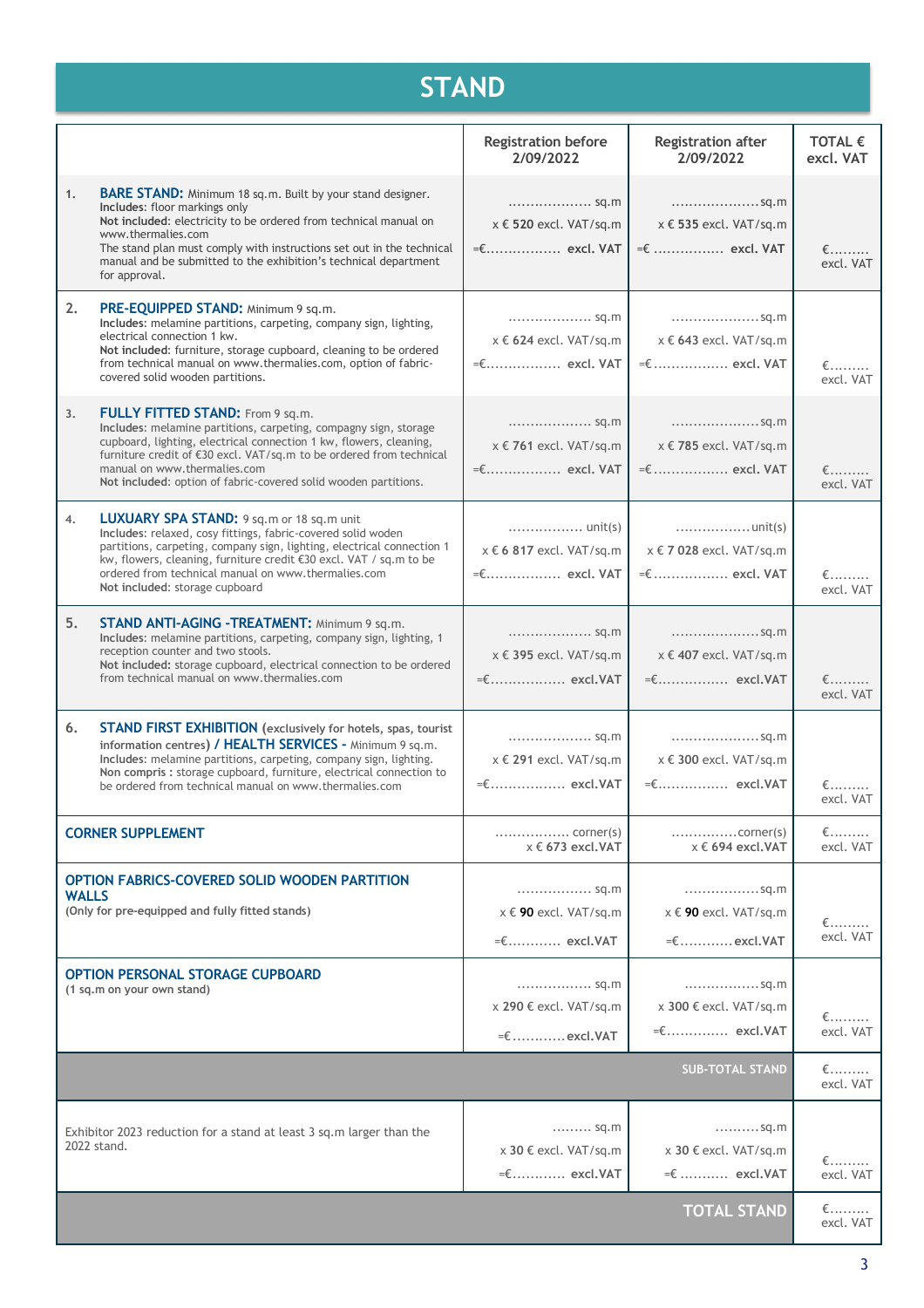# **PROMOTE YOUR PRESENCE**

| 1.     | PREMIUM OFFERS: MAXIMAL VISIBILITY FOR YOUR BRAND                                                                                                                                                   |                                        |
|--------|-----------------------------------------------------------------------------------------------------------------------------------------------------------------------------------------------------|----------------------------------------|
| 0      | Sponsor a space in the Breakout zone (brochures, virtual reality headsets, sampling)                                                                                                                | $\Box$ €1,530 excl. VAT                |
| 0      | Your video on the screens of the exhibition, on our website and on our social media                                                                                                                 | $\Box$ €2,550 excl. VAT                |
| □      | Right to hand out a document at entrance (Offer restricted to 3 exhibitors)                                                                                                                         | $\Box$ €3,162 excl. VAT                |
|        | Promotional handouts in the venue press room and information area                                                                                                                                   | $\Box$ €2,550 excl. VAT                |
| □      | Your flyer in the mailshot sent to previous visitors                                                                                                                                                | $\Box$ €3,162 excl. VAT                |
| □      | Thermalie's Thursday - NEW<br>Your videos relayed to visitors of thermal baths of September to December.<br>Present your offers, your destination, host a conference, a sports or culinary workshop | $\Box$ From $\epsilon$ 2,040 excl. VAT |
| 2.     | <b>INTERNET</b> (online for 4 consecutive months)                                                                                                                                                   |                                        |
| □      | Leaderboard (728 x 90 px) on the home page (general rotation, 3 announcers maximum)                                                                                                                 | $\Box$ €2,080 excl. VAT                |
| □      | Medium rectangle (300 x 250 px) on the interior pages (general rotation)                                                                                                                            | $\Box$ €1,560 excl. VAT                |
|        | Full Banner (468 $\times$ 60 px) on the registration form and the visitor confirmation email                                                                                                        | $\Box$ €3,121 excl. VAT                |
| σ.     | Logo                                                                                                                                                                                                | $\Box$ €316 excl. VAT                  |
|        | 3. VISITOR'S GUIDE (the floor plan is included in the visitor's guide)                                                                                                                              |                                        |
| π.     | Back cover                                                                                                                                                                                          | $\Box$ €3,978 excl. VAT                |
| □      | Inside front or back cover                                                                                                                                                                          | $\Box$ €3,162 excl. VAT                |
| □      | Full page                                                                                                                                                                                           | $\Box$ €1,020 excl. VAT                |
| □      | $1/2$ page                                                                                                                                                                                          | $\Box$ €510 excl. VAT                  |
| □      | $1/4$ page                                                                                                                                                                                          | $\Box$ €408 excl. VAT                  |
| □      | Logo                                                                                                                                                                                                | $\Box$ €316 excl. VAT                  |
| □      | Logo on site direction panels and visitor's guide                                                                                                                                                   | $\Box$ €520 excl. VAT                  |
| 4.     | <b>COMMUNICATION PACKS</b>                                                                                                                                                                          |                                        |
| $\Box$ | Visibility package including: insertion of your logo and a link on the exhibitor list on the<br>website, 1 half page in the visitor's guide, and your logo on site direction panels                 | $\Box$ €2,080 excl. VAT                |
| □      | Logo Package including internet, guide and on site direction panels                                                                                                                                 | $\Box$ €632 excl. VAT                  |
| 5.     | <b>DISPLAY</b>                                                                                                                                                                                      |                                        |
|        | Metro display: your advertisement on 80 posters in the Parisian network for 7 days (limited to<br>3 exhibitors)                                                                                     | $\Box$ €6,120 excl. VAT                |
|        | <b>TOTAL COMMUNICATION</b>                                                                                                                                                                          | €  excl. VAT                           |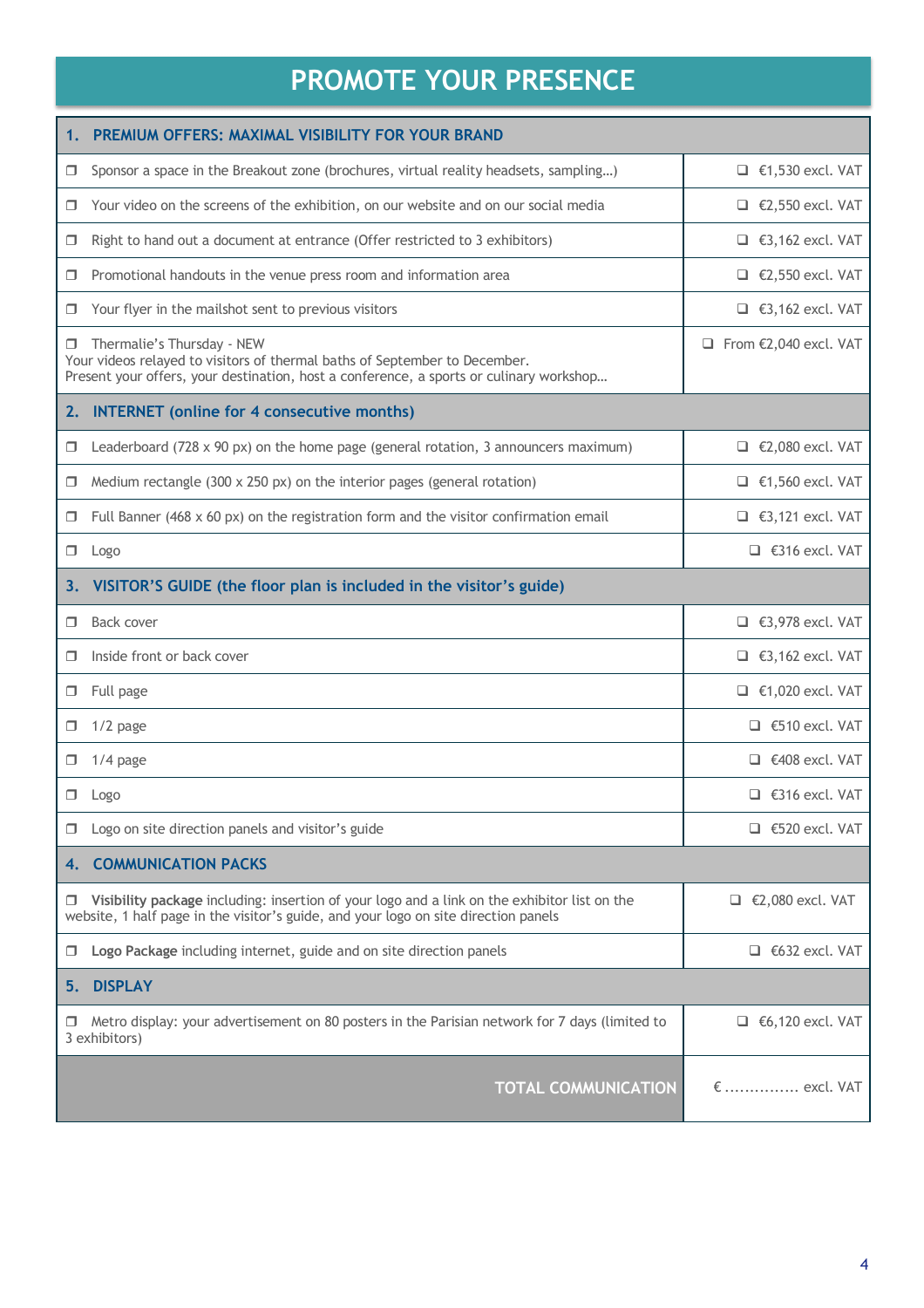## **TOTAL AMOUNT**

| $+$ €683 excl. VAT     | <b>REGISTRATION FEES</b><br>It includes: registration in the Visitor's Guide and website, e-invitations and exhibitor<br>badges |
|------------------------|---------------------------------------------------------------------------------------------------------------------------------|
| $+$ $E459$ excl. VAT   | <b>REGISTRATION FEES FOR A 2nd STAND</b>                                                                                        |
| $+ \epsilon$ excl. VAT | <b>TOTAL STAND</b>                                                                                                              |
| $+ \epsilon$ excl. VAT | <b>TOTAL COMMUNICATION</b>                                                                                                      |
| $= \epsilon$ excl. VAT | <b>TOTAL SALON</b>                                                                                                              |

## **CONFIRMATION OF YOUR REGISTRATION THERMALIES**

| <b>OVERHALL TOTAL EXCL. VAT</b> | excl. VAT |
|---------------------------------|-----------|
| <b>VAT 20%</b>                  |           |
| <b>OVERHALL TOTAL INCL.VAT</b>  | incl. VAT |
| DEPOSIT OF 50% ON BOOKINGS      | incl. VAT |
| BALANCE BEFORE THE 15/12/2022   | incl. VAT |

## **PAYMENTS SHOULD BE MADE:**

- q **By cheque made payable to:** SPAS Organisation 160 bis rue de Paris CS 90001 92 645 BOULOGNE BILLANCOURT Cedex France
- □ **By credit/debit card** only and in several monthly payments depending on your registration date. You will receive an email with one automatic payment link per month between your acceptance date and 15/12/2022.
- q **By bank transfer** (please send a copy of your transfer order)

IBAN Code : FR76 1480 6000 8372 0165 2064 188 – Code BIC : AGRIFRPP848

| <b>Bank Code</b> | Sort Code | Account N°    | <b>Information</b> | Branch             | <b>Account holder</b>    |
|------------------|-----------|---------------|--------------------|--------------------|--------------------------|
| 4806             | 00083     | 720 1652 0641 | 88                 | <b>PME ORLEANS</b> | <b>SPAS ORGANISATION</b> |

## **SIGNATURE**

I hereby declare that I have read and understood the terms and conditions of THERMALIES 2023, attached to the present application made by the signatory company, and that I accept all the clauses unreservedly and without restriction. I hereby declare that I have the ability to bind the company. I have duly noted that the Balance due on the rental fee must be paid following allocation of a space by SPAS Organisation, on receipt of their invoice and imperatively prior to the start of the event. On behalf of the signatory company, I request their admission to THERMALIES 2023 as Exhibitor and/or Conference Organizer. Company stamp and signature

| .<br>« Approved » |
|-------------------|
|                   |
|                   |
|                   |
|                   |

Your personal data may be used by the Organizer to process your participation in the event and to personalize communication pertaining to the Organizer's products. The data may be passed on to a third party partner of the Organizer; if you do not wish your data to be transmitted please tick the box You have the right to access, modify, rectify or delete any data relating to you (art 34 of the "Informatique et Libertés" Data Protection Act). In order to exercise this right please contact the Sales Department, Thermalies 2023: SPAS ORGANISATION - 160 bis rue de Paris - CS 90001 - 92645 Boulogne-Billancourt Cedex -

France - Tel. : +33 (0)1 77 37 63 46 – svilla@spas-expo.com

The total billed surface is rounded up to the nearest half unit (i.e.:  $18,25$  sq.m =  $18,5$  sq.m /  $18,75$  sq.m =  $19$  sq.m). When the stand is composed of two bloks separated by an aisle, the inclusion of this aisle in the stand (carpeting...) entails a fee corresponding to 30% of the surface of the aisle.

- All exhibitors have the right to share their stand with one or several other companies on condition that:
	- Each company completes the stand application form provided by the Organizer and pays the registration fees (€683 excl. VAT)

The number of companies does not exceed one present or representer company per rented lot of 9 sq.m.